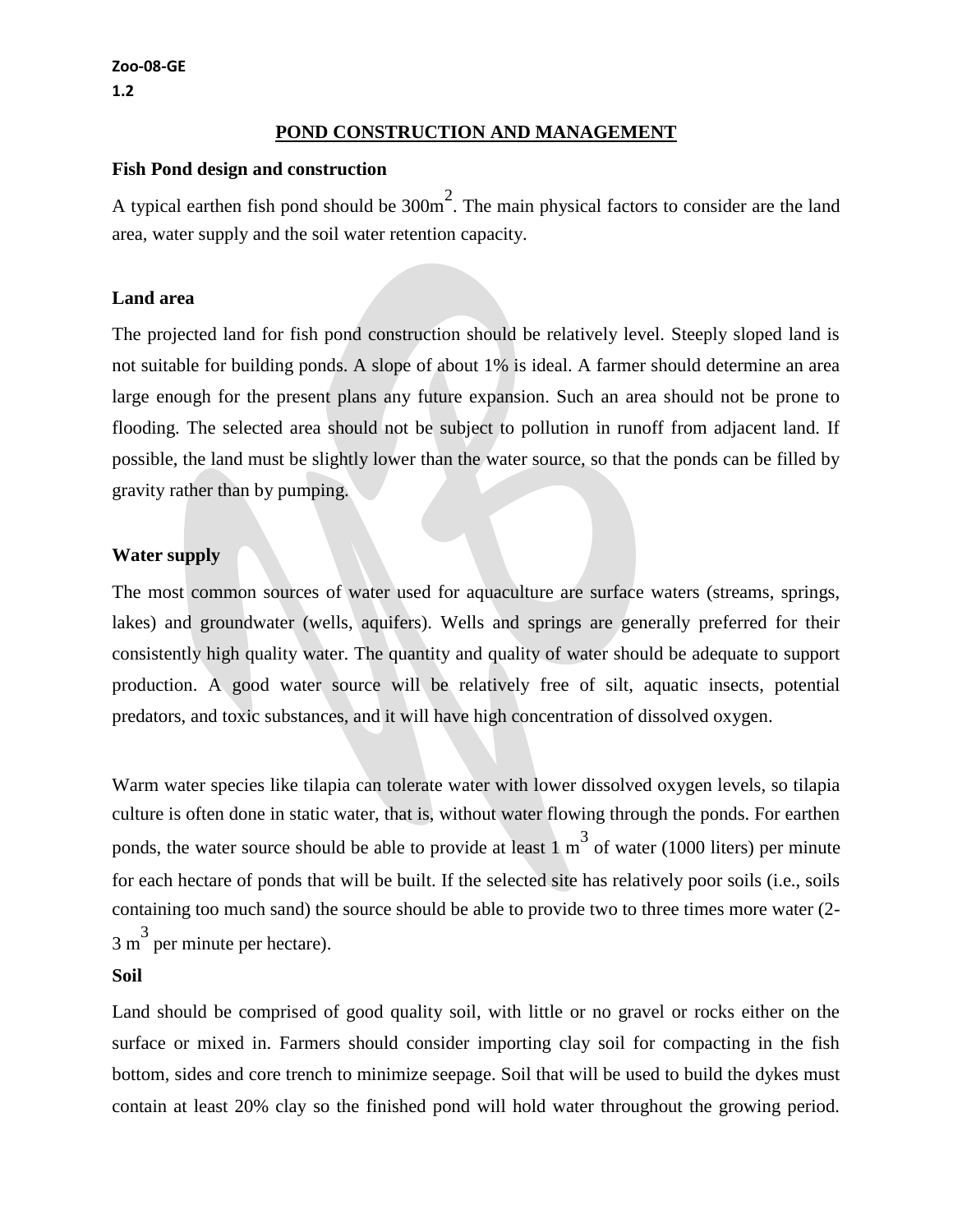**1.2**

Some soil with higher clay content—preferably between 30 and 40%—should be available nearby. It will be used to pack the core trenches in the dykes.

In absence of good soils, farmers should consider using dam liners or concrete during fish ponds construction.

### **Pond design and layout**

### **General considerations**

- Depends on the type of soil present and the intended culture practices.
- The water source must be able to keep the pond full throughout the culture period.

• Relatively shallow ponds are productive, but the shallow end should be at least 0.5 m deep to avoid invasion by weeds.

• It is always desirable to place screens on pond inlets and outlets to keep out predators, insects, and unwanted fish, and to retain the cultured fish.

- Every pond should be drainable.
- Every pond should have an independent controlled inlet and outlet.
- Excavation of a core trench should be done where soils are less suitable.

• Perimeter and feeder roads are required to provide for movement of machines during construction and at harvest.

• If you plan to drive on the dykes, build them at least 3 meters wide on top, and wider at the base.

• Soil used to build dykes should always be compacted in layers.

# **Specific design considerations**

# **1. Water sources used for fishponds**

• Water sources can be spring water, seepage water, rainwater or run-off, tidewater (marine ponds), water from bore holes (wells),or water pumped or diverted from a river, lake, or reservoir.

# *Quantity of water needed*

• Make a decision on the type of fish to be cultured and the size of ponds, so as to determine the amount of water required.

• Consider the climatic condition of the area, rainfall pattern, and nature of the soil when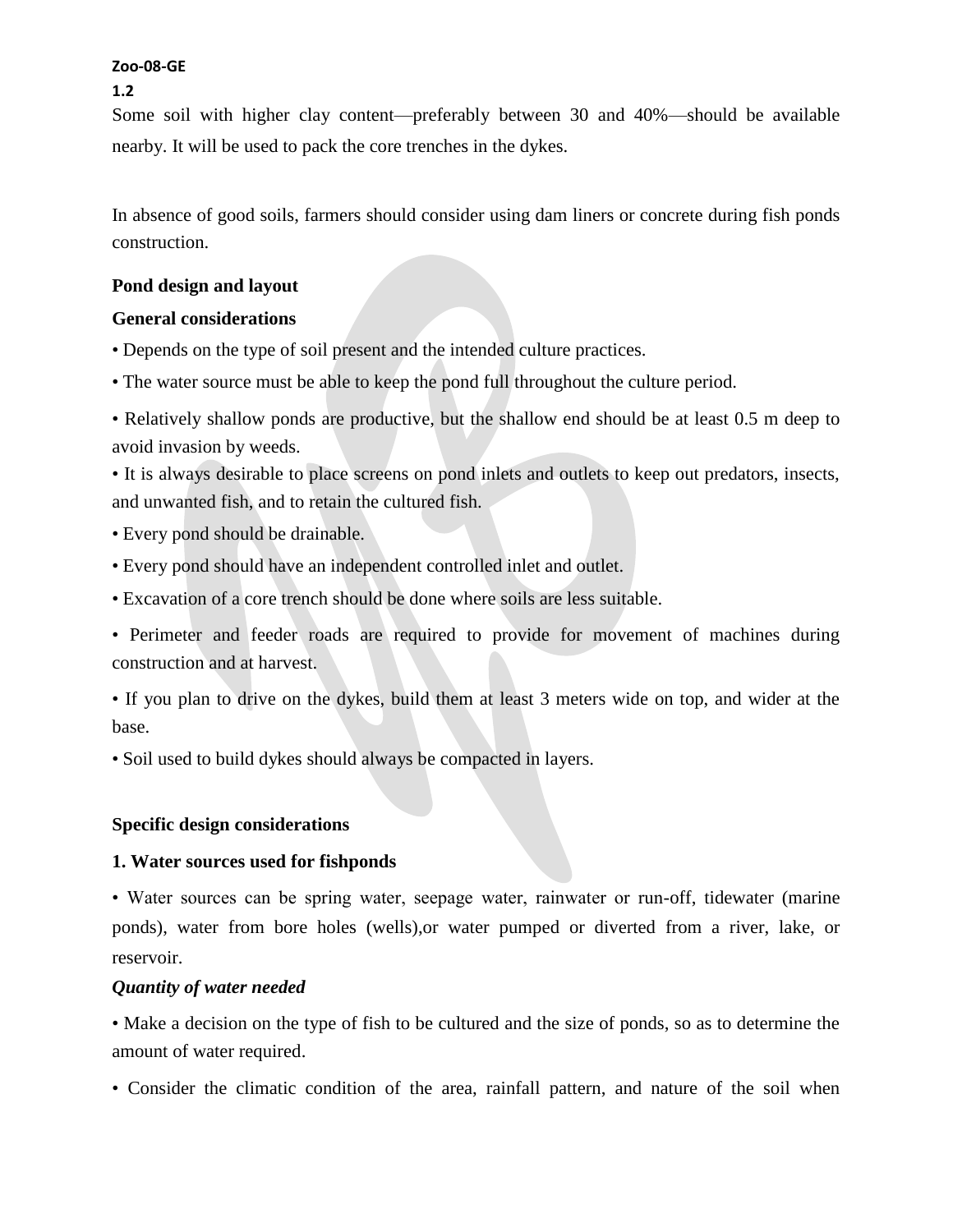#### **1.2**

calculating quantity of water.

• A general rule is that pond water inflow and outflow should equal the pond volume over the period of a month. If inflow is too low, water quality may suffer from oxygen depletion and/or the accumulation of toxicants. However, if the inflow is too high, large amounts of beneficial algae may be flushed from the pond.

• As a rule of thumb, ponds should fill up in less than a week. For small ponds, e.g., ponds smaller than 200 m2, 1-inch pipe is recommended. A 400-m2 pond needs a 2-inch pipe, while a pond larger than 4000 m2 will require a 4-inch pipe (see Table 2.1-1).

• Estimate the amount of water available from a specific source, **Steps**

- 1. Survey the land
- 2. Clear all vegetation from the site
- 3. Remove the topsoil from the site
- 4. Determine pond, drain pipe, and supply canal elevations
- 5. Peg out the pond, including core trenches, dyke tops, and dyke toes
- 6. Dig core trenches and pack them with good soil
- 7. Excavate the pond area
- 8. Build the dykes
- 9. Install the drainage system
- 10. Install the water supply system

### *Building your pond*

### **1. Surveying the land**

• Clear the land to get line of sight.

• Select a reference point for the survey. The standard reference point (—bench markl) is sea level

(0 m above sea level). However, in pond construction we use a Temporary Bench Mark (TBM) to help determine elevations and establish slopes. If there is an existing pond use it as the reference point to get the heights of your dykes. If there are no existing ponds, use a fixed point on an inlet or outlet canal as the TBM.

• Start measuring elevations from the supply canal using a level and twine. Determine slope from dyke top to pond bottom for both Vertical and horizontal dimensions. This helps in understanding how water will flow from the pond to the drain or back to the river.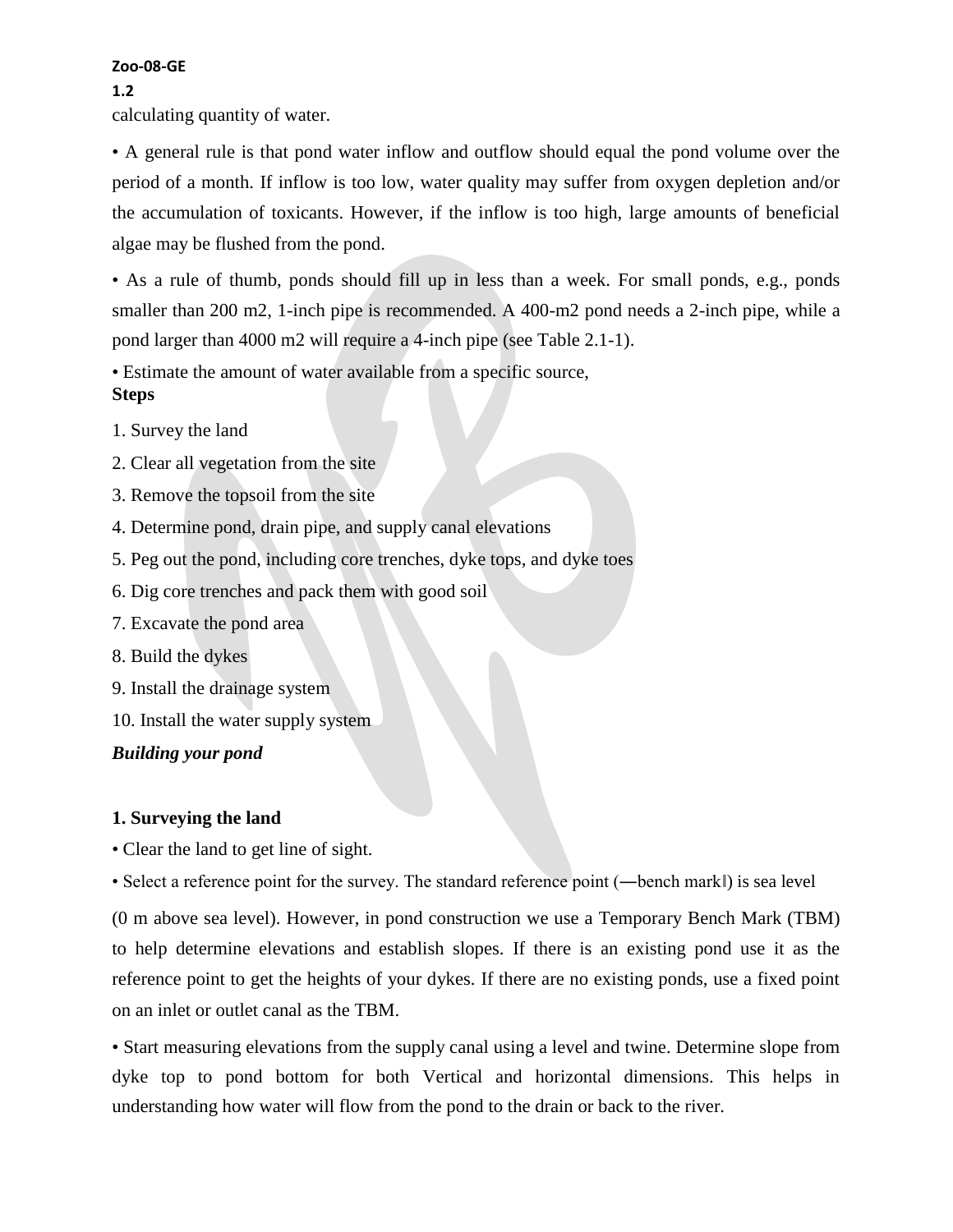**1.2**

Raise elevation into canals by blocking with timber or sand bags.

• Survey across water bodies using objects such as bamboo, pipes, etc.

### **2. Clearing vegetation**

• Vegetation should not be included in the soil used to construct the pond dykes, so should be removed from the site prior to beginning to excavate and move soil.

# **3. Removing topsoil from the site**

• Topsoil is not good material to use for dyke construction, so it should be removed prior to excavating the pond.

• Topsoil can be set aside and spread over the dykes after construction is complete, or it can be moved for use elsewhere on your farm.

# **4. Determining pond, drain pipe, and supply canal elevations**

• Determine topography (layout) of the land first.

**2**Remember that the elevations of the pond inlet and • the outlet to the drain canal determine the elevation at which the pond drain can be placed. Hence the difference in the elevations of the inlet and the outlet determines how deep your pond can be.

• Remember to allow for the freeboard.

- Canal slopes generally range from 0.25% to 1%.
- Cross check your levels to correspond with the TBM so as not to lose dyke height.
- You can also check your pond diagonally, widthwise, and lengthwise.

# **5. Pegging out the dykes and core trenches**

- Decide on the size of the pond and peg the pond area.
- Decide on the dyke slope and width.
- Place pegs at the inner toes, including the four bottom corners. The —toel is the point where the

dyke slope meets the pond bottom. To do this, multiply the desired slope of the dyke by the desired pond depth. For example, at the deep end, the inner toes will be 80 cm x  $2 = 160$  cm, while at the shallow end the inner toes will be pegged at 75 cm  $x = 150$  cm.

### **6. Constructing cores**

• If you suspect the dyke or pond bottom soil to be highly permeable, dig a core trench under the dykes around the pond.

• Pack the core trenches with impermeable clay.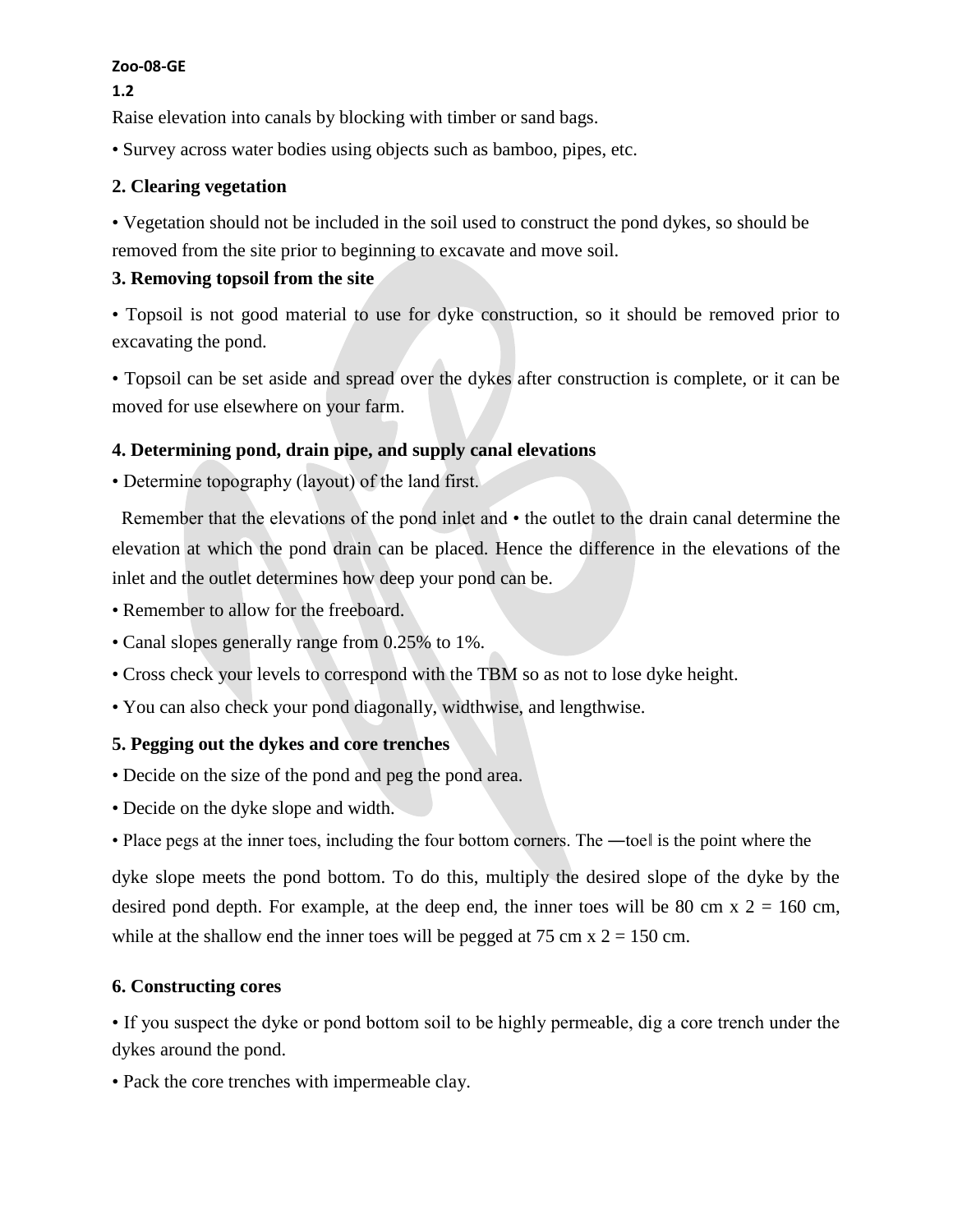**1.2**

# **7. Excavating the pond area**

- Make a decision on pond depth and calculate the dig/fill heights
- Begin excavating the pond bottom.
- Plan where you take soil from and where you take it to.
- A two-person stretcher works better in black cotton soil than a wheelbarrow.

# **8. Constructing the dykes (levees)**

• The most important component of a pond is its walls (also referred to as the  $-dykes$ . ―levees,‖ or ―embankments‖).

- Use soil excavated from the pond area to construct the dykes.
- Construct the dykes gradually, in layers about 20 cm thick at a time.
- Compact each layer before the next layer is put down.

# **9. Installing the drainage system**

- Install the drain after the dyke has been raised at least above the original ground level.
- Cut a trench for the drain pipe across the dyke at the selected point in the deep end.
- The top of the drain pipe should be below the deepest part of the pond.
- Lay the pipe at the proper slope through the dyke; slope should be not less than 1%.

• Install at least one —anti-seep collar along the drain pipe (or small ponds, a PVC pipe fitted with a • gate valve would be more suitable `than a monk with timber boards.

• Place a screen at the outflow to keep out predators and unwanted fish, and to retain the cultured fish

A prototype measuring a total of 300 m<sup>2</sup> have been used by Kenya Government as a blue print in all constituencies. The general features of the pond looks as shown in the figures 1, 2, 3, 4 and 5 below: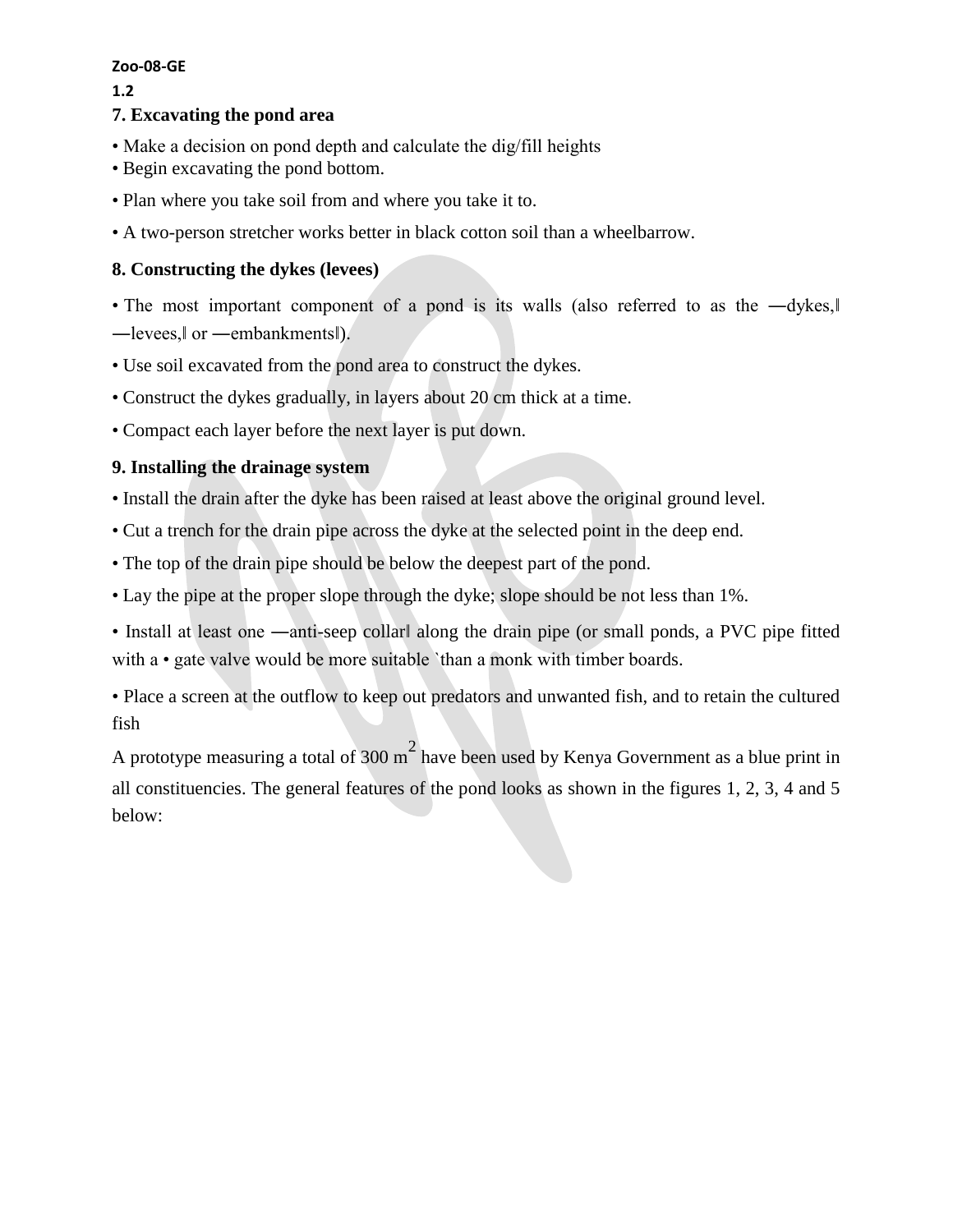

Figure 1: A cross section of an earthen fish pond showing the slopes and the dykes



Figure 2: Length wise section of the pond showing the various measurement.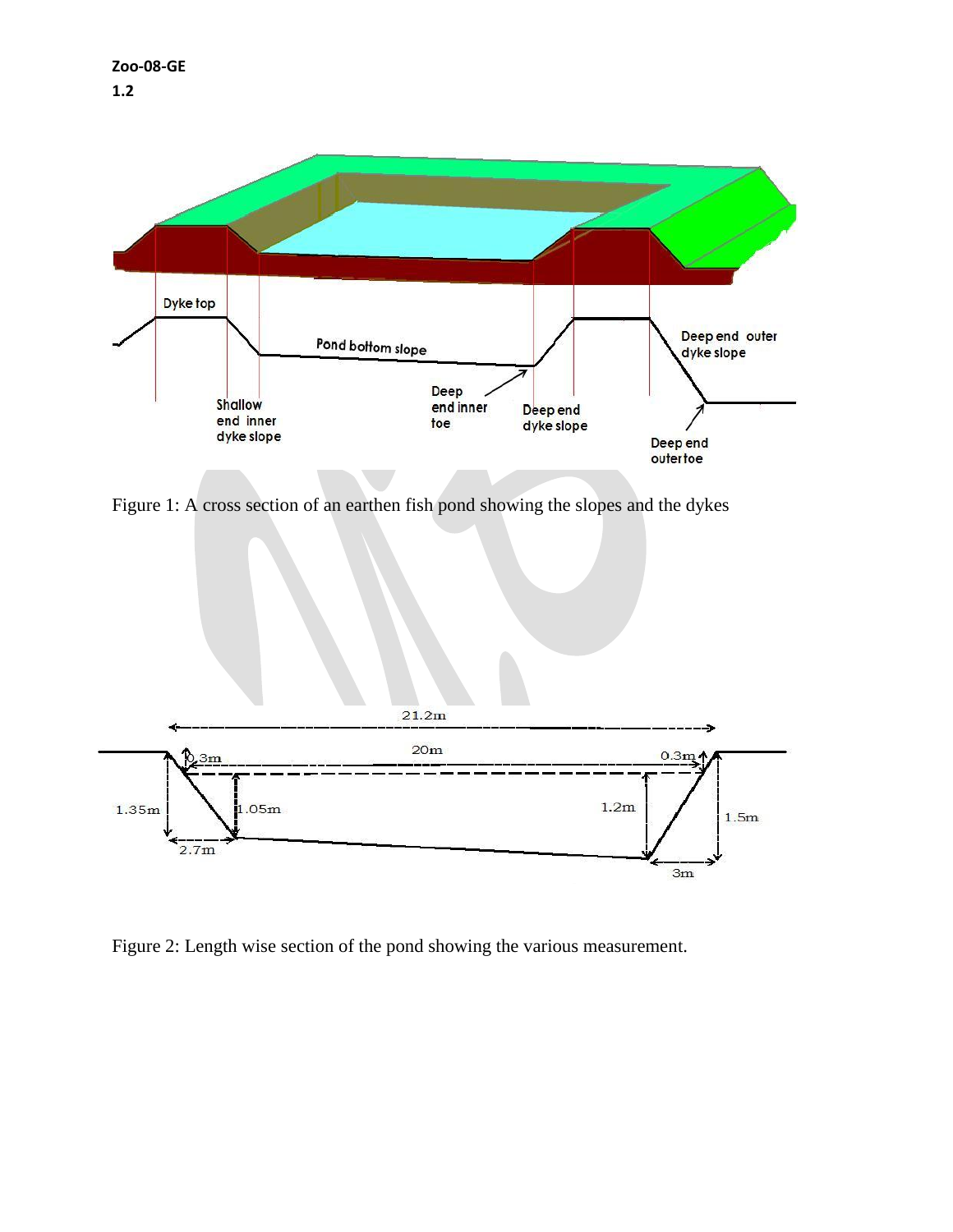### **Pond Management**

### **(i) Fertilization**

Aside from feeds and water management, the following pond maintenance procedures are carried out: regular application of fertilizers, lime, and pesticides; prevention of entry of predators; monitoring of the stock for growth rate determination as a basis of feeds and water management; and regular pond upkeep and maintenance.

Extensive ponds are fertilized regularly using either organic fertilizers like chicken, cow, or pig manure, or inorganic fertilizers like urea, ammonium phosphate, or both, to maintain the plankton population in the pond. The fertilizers are either broadcast over the pond water surface or kept in sacks suspended from poles staked at certain portions along the pond periphery. Semi-intensive and intensive culture systems do not require fertilization since they are not natural food-based, except for those which grow plankton-feeders like milkfish whose diet is largely algae dependent.

#### **(ii) Liming**

In addition to fertilization, ponds also need to be given regular doses of lime to maintain water pH at alkaline or near-alkaline levels (preferably not lower than six). Agricultural lime is broadcast over the pond and applied on the sides of the dikes to correct soil and water acidity.

### **(iii) Elimination of Pests and Predators**

Unwanted and predatory species which may have survived the application of pesticides during pond preparation or which were able to enter the pond through the gate screens or through cracks in the dikes, are eliminated by the application of pesticides, preferably organic, into the pond.

Crabs, which are a serious problem in shrimp ponds because they are carnivorous and cause damage to the pond dikes, are not usually affected by known pesticides and are therefore best eliminated by the use of crab traps situated in the pond.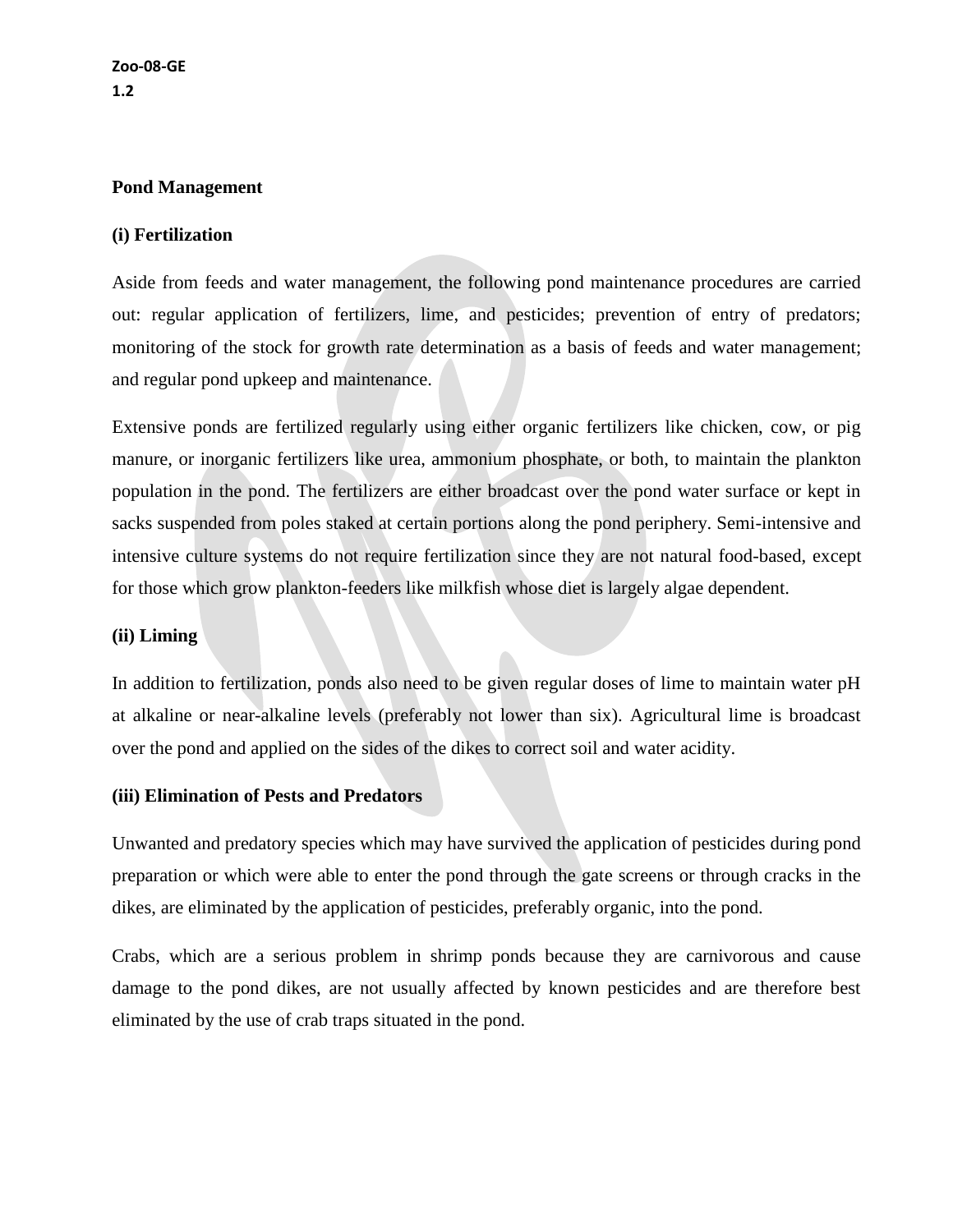### **1.2**

It is also important that the gates are properly screened and the screens kept whole, to prevent the entry of small unwanted fish into the pond. Double screens are usually installed at the main intake to ensure that pests and predators are prevented from entering the pond system.

### **(iv) Stock Monitoring**

The culture organisms are monitored closely and regularly to determine their rate of growth and the general condition of the stock. They are regularly sampled for length-weight measurements as a basis for determining/estimating their biomass in the pond and therefore their daily feed rations, as well as for making projections on harvest schedules and procurement of pond inputs.

In the first few months of culture, the feeding tray is a good tool for stock monitoring, as explained in Section 4.3.5.3. As the organisms grow in size, cast-netting is used as a sampling tool, with those caught in the throw of the cast net providing an indication as to sizes and weights of stock. Based on the sampled weights and the daily feed consumption, it is possible to predict the available biomass (i.e., stock surviving after initial mortalities) and make projections on volume of harvest. For this purpose, it is essential that accurate records are kept for analysis at a later time. Data on initial size/weight and number of fry/post larvae stocked, average body weight at each sampling, and feed consumption on a daily basis, are important to have on file.

# **(v) Regular Upkeep and Maintenance of Facilities**

The pond dike and gates are checked regularly for cracks that could lead to seepages and losses of stock. The dikes are best planted with grass or vegetative cover to prevent erosion. The gates and other support infrastructure are properly maintained for efficient operation.

# **4.3.5.6 Harvesting**

Marketable-size fish/shrimps are harvested at the end of the culture period by draining the pond and using harvesting nets to catch the fish or shrimps. The latter are harvested with a bag-net attached to the sluice gate as water is drained out of the pond at low tide. Tilapia are harvested using seine nets after the pond water is drained to half-level the night before.

Harvest of milkfish takes advantage of their behaviour of swimming against the current. The method, known in the Philippines as "pasulang" or "pasubang" involves draining 85-90% of the pond water during low tide and allowing in the water at the incoming high tide so that the fish swim